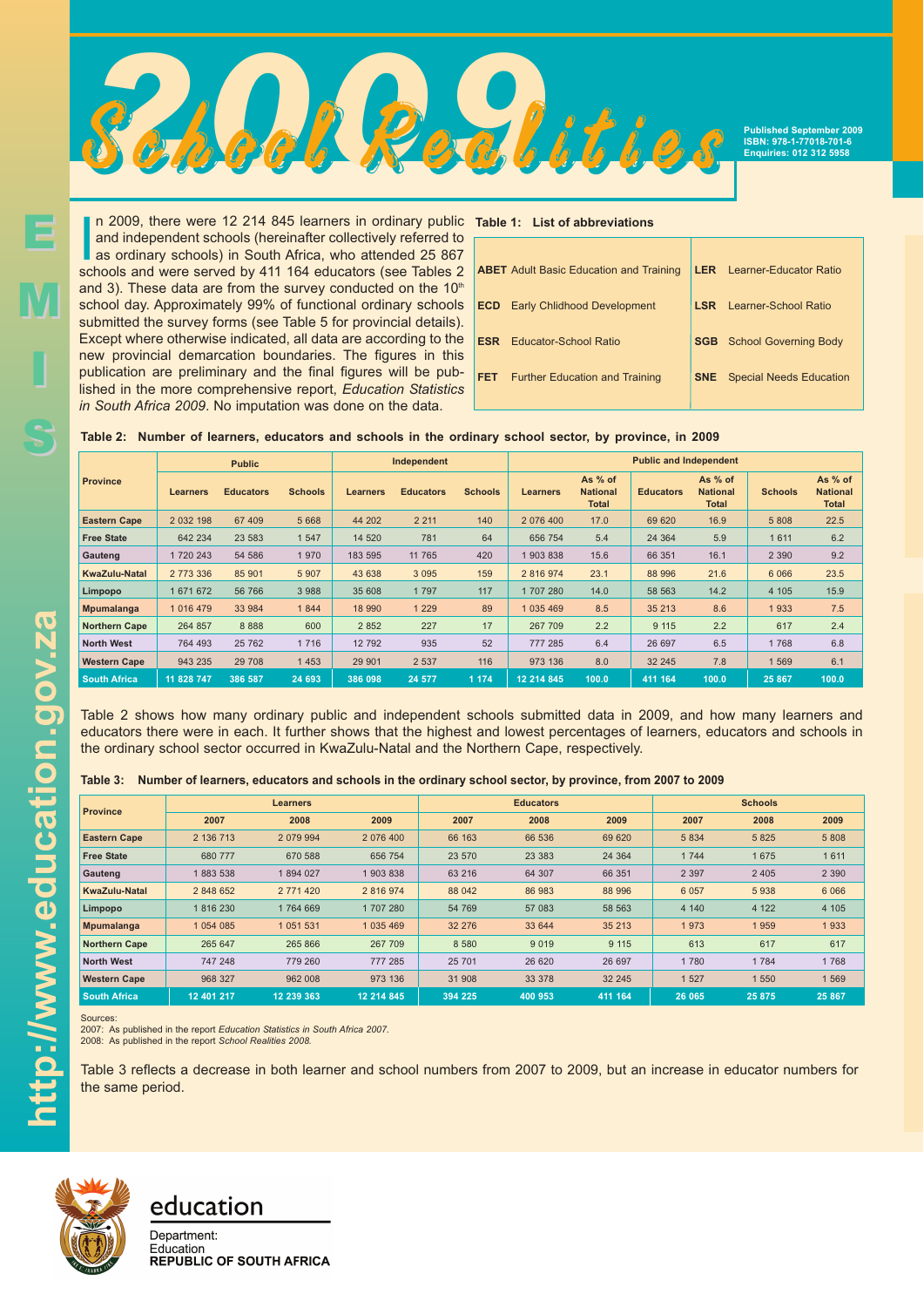

### **Table 4: Number of learners in ordinary schools, by province, school sector, gender and grade, in 2009**

|                     |                                |                               | Pre-Grade      | <b>GET Band</b>  |                                       |                         |                    |                     |                    |                           |                               |                    |                    |                     |                    |                             |                          |
|---------------------|--------------------------------|-------------------------------|----------------|------------------|---------------------------------------|-------------------------|--------------------|---------------------|--------------------|---------------------------|-------------------------------|--------------------|--------------------|---------------------|--------------------|-----------------------------|--------------------------|
| <b>Province</b>     | <b>School</b><br><b>Sector</b> | Gender                        | <b>R</b> Phase |                  |                                       | <b>Foundation Phase</b> |                    |                     |                    | <b>Intermediate Phase</b> |                               |                    |                    | <b>Senior Phase</b> |                    |                             | <b>Total</b>             |
|                     |                                |                               | Pre-Gr. R      | Gr. R            | Gr. 1                                 | Gr. 2                   | Gr. 3              | <b>Total</b>        | Gr. 4              | Gr. 5                     | Gr. 6                         | <b>Total</b>       | Gr. 7              | Gr. 8               | Gr. 9              | <b>Total</b>                | <b>GET Band)</b>         |
| <b>Eastern</b>      | Independent                    | <b>Female</b>                 | 849            | 1 4 0 3          | 1814                                  | 1680                    | 1 6 6 0            | 6 5 5 7             | 1 6 3 7            | 1 5 5 4                   | 1670                          | 4 8 6 1            | 1 4 9 9            | 1583                | 1 3 4 1            | 4 4 2 3                     | 15 841                   |
| Cape                |                                | <b>Total</b>                  | 1611           | 2 7 7 6          | 3 6 8 4                               | 3 5 4 9                 | 3 3 9 5            | 13 4 04             | 3 3 6 4            | 3 2 0 7                   | 3 2 4 4                       | 9815               | 2970               | 3 0 3 4             | 2 7 4 3            | 8747                        | 31 966                   |
|                     | <b>Public</b>                  | <b>Female</b>                 | 5938           | 76 055           | 98 433                                | 86 197                  | 84 645             | 345 330             | 85 285             | 85 304                    | 83 978                        | 254 567            | 80 728             | 75 965              | 69 522             | 226 215                     | 826 112                  |
|                     |                                | <b>Total</b>                  | 11 599         | 151 738          | 205 000                               | 179 461                 | 177 499            | 713 698             | 179 899            | 175 117                   | 169 405                       | 524 421            | 160 397            | 149 701             | 135 677            | 445 775                     | 683 894                  |
|                     | <b>Both</b>                    | <b>Female</b>                 | 6787           | 77 458           | 100 247                               | 87 877                  | 86 30 5            | 351 887             | 86 922             | 86 858                    | 85 648                        | 259 428            | 82 227             | 77 548              | 70 863             | 230 638                     | 841 953                  |
|                     |                                | <b>Male</b>                   | 6 4 2 3        | 77 056           | 108 437                               | 95 133                  | 94 589             | 375 215             | 96 341             | 91 466                    | 87 001                        | 274 808            | 81 140             | 75 187              | 67 557             | 223 884                     | 873 907                  |
|                     |                                | <b>Total</b>                  | 13 2 10        | 154 514          | 208 684                               | 183 010                 | 180 894            | 727 102             | 183 263            | 178 324                   | 172 649                       | 534 236            | 163 367            | 152 735             | 138 420            | 454 522                     | 1715860                  |
| <b>Free State</b>   | Independent                    | Female                        | 180            | 256              | 566                                   | 537                     | 519                | 1878                | 493                | 535                       | 630                           | 1658               | 544                | 646                 | 608                | 1798                        | 5 3 3 4                  |
|                     |                                | <b>Total</b>                  | 360            | 473              | 1 2 1 6                               | 1 1 0 3                 | 1 0 0 6            | 3798                | 1 0 1 4            | 1 1 2 6                   | 1 1 4 7                       | 3 2 8 7            | 1 1 5 2            | 1 2 1 1             | 1 1 9 3            | 3 5 5 6                     | 10 641                   |
|                     | <b>Public</b>                  | <b>Female</b>                 | 326            | 11 298           | 26 778                                | 25 6 22                 | 25 062             | 88 760              | 25 45 9            | 25 062                    | 26 379                        | 76 900             | 25 474             | 24 4 6 2            | 26 134             | 76 070                      | 241 730                  |
|                     |                                | <b>Total</b><br><b>Female</b> | 644            | 23 294           | 56 115                                | 52 781                  | 51 281             | 183 471             | 52 665             | 51 235                    | 53 230                        | 157 130            | 51 249             | 49 613              | 54 631             | 155 493                     | 496 094                  |
|                     | <b>Both</b>                    | <b>Male</b>                   | 506<br>498     | 11 554<br>12 213 | 27 344<br>29 987                      | 26 159<br>27 7 25       | 25 581<br>26 706   | 90 638<br>96 631    | 25 952<br>27 727   | 25 597<br>26 764          | 27 009<br>27 368              | 78 558<br>81859    | 26 018<br>26 383   | 25 108<br>25 7 16   | 26 742<br>29 082   | 77 868<br>81 181            | 247 064<br>259 671       |
|                     |                                | <b>Total</b>                  | 1 0 0 4        | 23 767           | 57 331                                | 53 884                  | 52 287             | 187 269             | 53 679             | 52 361                    | 54 377                        | 160 417            | 52 401             | 50 824              | 55 824             | 159 049                     | 506 735                  |
| Gauteng             | Independent                    | Female                        | 2714           | 4 5 4 0          | 8 2 0 6                               | 7 4 4 4                 | 7 1 1 9            | 27 309              | 6 9 6 4            | 6 600                     | 6428                          | 19 992             | 6 3 5 9            | 8 1 6 3             | 7 2 2 3            | 21 745                      | 69 046                   |
|                     |                                | <b>Total</b>                  | 5 5 0 1        | 9 1 3 3          | 16 433                                | 15 048                  | 14 153             | 54 767              | 13 591             | 12 903                    | 12 678                        | 39 172             | 12 5 95            | 15 409              | 13 936             | 41 940                      | 135 879                  |
|                     | <b>Public</b>                  | <b>Female</b>                 | 2 3 2 0        | 27 680           | 75 987                                | 71 243                  | 70 478             | 245 388             | 68 796             | 70 121                    | 72 663                        | 211 580            | 73 157             | 72 031              | 65 422             | 210 610                     | 667 578                  |
|                     |                                | <b>Total</b>                  | 4 6 6 8        | 55 802           | 157 253                               | 145 109                 | 143 218            | 501 382             | 140 192            | 141 015                   | 144 950                       | 426 157            | 144 581            | 142 178             | 132 089            | 418 848                     | 346 387                  |
|                     | <b>Both</b>                    | <b>Female</b>                 | 5 0 3 4        | 32 220           | 84 193                                | 78 687                  | 77 597             | 272 697             | 75 760             | 76 721                    | 79 091                        | 231 572            | 79 516             | 80 194              | 72 645             | 232 355                     | 736 624                  |
|                     |                                | <b>Male</b>                   | 5 1 3 5        | 32 715           | 89 4 93                               | 81 470                  | 79 774             | 283 452             | 78 023             | 77 197                    | 78 537                        | 233 757            | 77 660             | 77 393              | 73 380             | 228 433                     | 745 642                  |
|                     |                                | <b>Total</b>                  | 10 169         | 64 935           | 173 686                               | 160 157                 | 157 371            | 556 149             | 153 783            | 153 918                   | 157 628                       | 465 329            | 157 176            | 157 587             | 146 025            | 460 788                     | 482 266                  |
| KwaZulu-            | Independent                    | Female                        | 890            | 1 3 3 4          | 1801                                  | 1736                    | 1 5 5 5            | 6 4 2 6             | 1 4 3 0            | 1 3 5 2                   | 1419                          | 4 2 0 1            | 1 5 2 2            | 2 5 3 0             | 1 7 1 4            | 5766                        | 16 393                   |
| <b>Natal</b>        |                                | <b>Total</b>                  | 1683           | 2 5 9 7          | 3 5 1 9                               | 3 3 0 8                 | 2 9 8 5            | 12 4 09             | 2 7 1 8            | 2 6 4 8                   | 2629                          | 7995               | 2 8 9 3            | 4 6 0 8             | 3 1 9 5            | 10 696                      | 31 100                   |
|                     | <b>Public</b>                  | <b>Female</b>                 | 4 107          | 75 693           | 121 606                               | 107 046                 | 107 512            | 411 857             | 108 061            | 108 685                   | 109 418                       | 326 164            | 113 705            | 122 724             | 100 019            | 336 448                     | 074 469                  |
|                     |                                | <b>Total</b>                  | 8 0 8 7        | 152 069          | 255 548                               | 222 656                 | 223 676            | 853 949             | 224 195            | 223 048                   | 223 546                       | 670 789            | 227 533            | 243 455             | 199 407            | 670 395                     | 2 195 133                |
|                     | <b>Both</b>                    | <b>Female</b>                 | 4 9 9 7        | 77 027           | 123 407                               | 108 782                 | 109 067            | 418 283             | 109 491            | 110 037                   | 110 837                       | 330 365            | 115 227            | 125 254             | 101 733            | 342 214                     | 1 090 862                |
|                     |                                | <b>Male</b>                   | 4 7 7 3        | 77 639           | 135 660                               | 117 182                 | 117 594            | 448 075             | 117 422            | 115 659                   | 115 338                       | 348 419            | 115 199            | 122 809             | 100 869            | 338 877                     | 1 135 371                |
|                     | Independent                    | <b>Total</b><br>Female        | 9770<br>561    | 154 666<br>975   | 259 067<br>1 3 9 5                    | 225 964<br>1 2 7 8      | 226 661<br>1 1 7 4 | 866 358<br>4 8 2 2  | 226 913<br>1 3 1 3 | 225 696<br>1 207          | 226 175<br>1 2 9 2            | 678 784<br>3812    | 230 426<br>1 2 7 5 | 248 063<br>1599     | 202 602<br>1 3 1 7 | 681 091<br>4 1 9 1          | 2 2 2 6 2 3 3<br>12 8 25 |
| Limpopo             |                                | <b>Total</b>                  | 1 1 3 1        | 2 0 6 2          | 2 7 2 6                               | 2 5 6 5                 | 2 4 4 6            | 9799                | 2 6 5 4            | 2 5 1 2                   | 2 5 6 8                       | 7 7 3 4            | 2 3 9 0            | 2941                | 2 4 7 0            | 7 8 0 1                     | 25 334                   |
|                     | <b>Public</b>                  | <b>Female</b>                 | 1070           | 47 248           | 58 245                                | 56 176                  | 58 758             | 220 427             | 62 992             | 64 832                    | 67 590                        | 195 414            | 61 743             | 64 193              | 68 060             | 193 996                     | 609 837                  |
|                     |                                | <b>Total</b>                  | 2 0 6 3        | 95 508           | 121 460                               | 117 786                 | 123 288            | 458 042             | 132 897            | 135 420                   | 137 166                       | 405 483            | 125 309            | 131 822             | 140 984            | 398 115                     | 261 640                  |
|                     | <b>Both</b>                    | <b>Female</b>                 | 1631           | 48 223           | 59 640                                | 57 4 54                 | 59 932             | 225 249             | 64 30 5            | 66 039                    | 68 882                        | 199 226            | 63 018             | 65 792              | 69 377             | 198 187                     | 622 662                  |
|                     |                                | <b>Male</b>                   | 1563           | 49 347           | 64 546                                | 62 897                  | 65 802             | 242 592             | 71 246             | 71 893                    | 70 852                        | 213 991            | 64 681             | 68 971              | 74 077             | 207 729                     | 664 312                  |
|                     |                                | <b>Total</b>                  | 3 1 9 4        | 97 570           | 124 186                               | 120 351                 | 125 734            | 467 841             | 135 551            | 137 932                   | 139 734                       | 413 217            | 127 699            | 134 763             | 143 454            | 405 916                     | 286 974                  |
| <b>Mpumalanga</b>   | Independent                    | Female                        | 373            | 667              | 878                                   | 807                     | 758                | 3 1 1 0             | 767                | 710                       | 747                           | 2 2 2 4            | 671                | 484                 | 494                | 1 6 4 9                     | 6983                     |
|                     |                                | <b>Total</b>                  | 780            | 1 3 4 3          | 1790                                  | 1601                    | 1 5 3 1            | 6 2 6 5             | 1 4 6 3            | 1 4 8 7                   | 1418                          | 4 3 6 8            | 1 256              | 1 0 4 3             | 1 0 3 1            | 3 3 3 0                     | 13 963                   |
|                     | <b>Public</b>                  | <b>Female</b>                 | 1 3 8 4        | 22 236           | 41 540                                | 38728                   | 40 625             | 143 129             | 40 889             | 41 606                    | 42 735                        | 125 230            | 39 033             | 41 540              | 38 162             | 118 735                     | 387 094                  |
|                     |                                | <b>Total</b>                  | 2744           | 44 851           | 87 304                                | 80 631                  | 84 040             | 296 826             | 85 4 25            | 85 908                    | 85 805                        | 257 138            | 78 635             | 84 407              | 76 027             | 239 069                     | 793 033                  |
|                     | <b>Both</b>                    | <b>Female</b>                 | 1757           | 22 903           | 42 418                                | 39 535                  | 41 383             | 146 239             | 41 656             | 42 316                    | 43 482                        | 127 454            | 39 704             | 42 0 24             | 38 656             | 120 384                     | 394 077                  |
|                     |                                | <b>Male</b>                   | 1767           | 23 291           | 46 676                                | 42 697                  | 44 188             | 156 852             | 45 232             | 45 079                    | 43 741                        | 134 052            | 40 187             | 43 4 26             | 38 402             | 122 015                     | 412 919                  |
| <b>Northern</b>     | Independent                    | <b>Total</b><br>Female        | 3 5 2 4        | 46 194           | 89 094                                | 82 232                  | 85 571             | 303 091             | 86 888             | 87 395                    | 87 223                        | 261 506            | 79 891             | 85 450              | 77 058             | 242 399                     | 806 996                  |
| Cape                |                                | <b>Total</b>                  | 26<br>56       | 71<br>125        | 122<br>255                            | 107<br>199              | 88<br>194          | 388<br>773          | 83<br>170          | 79<br>157                 | 79<br>149                     | 241<br>476         | 79<br>153          | 195<br>314          | 205<br>322         | 479<br>789                  | 1 1 0 8<br>2 0 3 8       |
|                     | <b>Public</b>                  | <b>Female</b>                 | 488            | 5 5 9 3          | 12 253                                | 11 4 14                 | 11 655             | 40 915              | 11 610             | 11 153                    | 11 452                        | 34 215             | 10 462             | 10 452              | 9837               | 30 751                      | 105 881                  |
|                     |                                | <b>Total</b>                  | 929            | 11 383           | 25 4 06                               | 23 4 17                 | 23 655             | 83 861              | 24 379             | 22 658                    | 22 990                        | 70 027             | 21 105             | 21 171              | 19 964             | 62 240                      | 216 128                  |
|                     | <b>Both</b>                    | Female                        | 514            | 5 6 6 4          | 12 375                                | 11 5 21                 | 11 743             | 41 303              | 11 693             | 11 232                    | 11 531                        | 34 45 6            | 10 541             | 10 647              | 10 042             | 31 230                      | 106 989                  |
|                     |                                | <b>Male</b>                   | 471            | 5 8 4 4          | 13 28 6                               | 12 095                  | 12 106             | 43 331              | 12 856             | 11 583                    | 11 608                        | 36 047             | 10 717             | 10838               | 10 244             | 31 799                      | 111 177                  |
|                     |                                | <b>Total</b>                  | 985            | 11 508           | 25 661                                | 23 6 16                 | 23 849             | 84 634              | 24 549             | 22 815                    | 23 139                        | 70 503             | 21 258             | 21 4 8 5            | 20 28 6            | 63 029                      | 218 166                  |
|                     | North West   Independent       | Female                        | 210            | 398              | 607                                   | 646                     | 594                | 2 2 4 5             | 548                | 474                       | 482                           | 1 5 0 4            | 494                | 536                 | 459                | 1489                        | 5 2 3 8                  |
|                     |                                | <b>Total</b>                  | 406            | 802              | 1 2 2 9                               | 1 2 4 3                 | 1 1 4 3            | 4 4 1 7             | 1 1 1 9            | 946                       | 949                           | 3014               | 925                | 1 0 3 8             | 889                | 2 8 5 2                     | 10 283                   |
|                     | <b>Public</b>                  | Female                        | 469            | 14 647           | 34 4 33                               | 32 980                  | 32 873             | 114 933             | 32 827             | 31 467                    | 30 579                        | 94 873             | 29 161             | 31 489              | 29 4 64            | 90 114                      | 299 920                  |
|                     |                                | <b>Total</b>                  | 935            | 29 37 2          | 72 749                                | 68 567                  | 67 621             | 238 309             | 67 759             | 64 360                    | 61 739                        | 193 858            | 58 436             | 61 657              | 58 699             | 178 792                     | 610 959                  |
|                     | <b>Both</b>                    | Female                        | 679            | 15 045           | 35 040                                | 33 6 26                 | 33 467             | 117 178             | 33 375             | 31 941                    | 31 061                        | 96 377             | 29 655             | 32 0 25             | 29 9 23            | 91 603                      | 305 158                  |
|                     |                                | Male                          | 662            | 15 129           | 38 938                                | 36 184                  | 35 297             | 125 548             | 35 503             | 33 365                    | 31 627                        | 100 495            | 29 706             | 30 670              | 29 665             | 90 041                      | 316 084                  |
| Western             | Independent                    | <b>Total</b><br>Female        | 1 3 4 1<br>892 | 30 174<br>912    | 73 978                                | 69 810                  | 68 764             | 242 726<br>4 3 3 2  | 68 878             | 65 30 6                   | 62 688                        | 196 872            | 59 361             | 62 695              | 59 588             | 181 644                     | 621 242                  |
| Cape                |                                | <b>Total</b>                  | 1618           | 1705             | 1 2 3 8<br>2 4 2 9                    | 1 0 9 9<br>2 2 0 0      | 1 0 8 3<br>2 1 1 3 | 8 4 4 7             | 1 0 5 9<br>2 0 9 5 | 1 0 1 1<br>1 9 9 7        | 1 0 8 0<br>2 0 7 2            | 3 1 5 0<br>6 1 6 4 | 1 0 6 3<br>1982    | 1 2 7 0<br>2 4 3 7  | 1 1 7 0<br>2 2 9 3 | 3 5 0 3<br>6712             | 10 985<br>21 3 23        |
|                     | <b>Public</b>                  | Female                        | 569            | 17 622           | 43 586                                | 40 087                  | 39 4 96            | 140 791             | 40 149             | 40 515                    | 43 393                        | 124 057            | 38 614             | 37 783              | 40 441             | 116 838                     | 381 686                  |
|                     |                                | <b>Total</b>                  | 1 1 6 5        | 35 190           | 91 070                                | 81 847                  | 80 150             | 288 257             | 82 851             | 82 184                    | 85 4 20                       | 250 455            | 75 958             | 73 570              | 79 867             | 229 395                     | 768 107                  |
|                     | <b>Both</b>                    | Female                        | 1461           | 18 534           | 44 824                                | 41 186                  | 40 579             | 145 123             | 41 208             | 41 526                    | 44 473                        | 127 207            | 39 677             | 39 0 53             | 41 611             | 120 341                     | 392 671                  |
|                     |                                | <b>Male</b>                   | 1 3 2 2        | 18 361           | 48 675                                | 42 861                  | 41 684             | 151 581             | 43 738             | 42 655                    | 43 019                        | 129 412            | 38 263             | 36 954              | 40 549             | 115 766                     | 396 759                  |
|                     |                                | <b>Total</b>                  | 2783           | 36 895           | 93 4 99                               | 84 047                  | 82 263             | 296 704             | 84 946             | 84 181                    | 87 492                        | 256 619            | 77 940             | 76 007              | 82 160             | 236 107                     | 789 430                  |
| <b>South Africa</b> | Independent                    | Female                        | 6 6 9 5        | 10 556           | 16 627                                | 15 3 34                 | 14 550             | 57 067              | 14 294             | 13 522                    | 13 827                        | 41 643             | 13 506             | 17 006              | 14 531             | 45 043                      | 143 753                  |
|                     |                                | <b>Male</b>                   | 6 4 5 1        | 10 460           | 16 654                                | 15 4 8 2                | 14 4 16            | 57 012              | 13 894             | 13 4 61                   | 13 027                        | 40 382             | 12 810             | 15 0 29             | 13 541             | 41 380                      | 138 774                  |
|                     |                                | <b>Total</b>                  | 13 146         | 21 016           | 33 281                                | 30 816                  | 28 966             | 114 079             | 28 188             | 26 983                    | 26 854                        | 82 025             | 26 316             | 32 035              | 28 072             | 86 423                      | 282 527                  |
|                     | <b>Public</b>                  | <b>Female</b>                 | 16 671         | 298 072          | 512 861                               | 469 493                 | 471 104            | 1751 530            | 476 068            | 478 745                   |                               | 488 187 1 443 000  | 472 077            | 480 639             |                    | 447 061 1 399 777           | 4 594 307                |
|                     |                                | <b>Male</b>                   | 16 163         | 301 135          | 559 044                               | 502 762                 | 503 324            | 1 866 265           | 514 194            | 502 200                   |                               | 496 064 1 512 458  | 471 126            | 476 935             |                    | 450 284 1 398 345           | 4777068                  |
|                     |                                | <b>Total</b>                  | 32 834         | 599 207          | 1 071 905                             | 972 255                 | 974 428            | 3 617 795           | 990 262            | 980 945                   |                               | 984 251 2 955 458  | 943 203            | 957 574             |                    | 897 345 2 798 122           | 9 371 375                |
|                     | <b>Both</b>                    | <b>Female</b>                 | 23 3 66        | 308 628          | 529 488                               | 484 827                 | 485 654            | 1 808 597           | 490 362            | 492 267                   |                               | 502 014 1 484 643  | 485 583            | 497 645             |                    | 461 592 1 444 820           | 4738060                  |
|                     |                                | <b>Male</b>                   | 22 6 14        | 311 595          | 575 698                               | 518 244                 | 517 740            | 1 923 277           | 528 088            | 515 661                   |                               | 509 091 1 552 840  | 483 936            | 491 964             |                    | 463 825 1 439 725           | 4 915 842                |
|                     |                                | <b>Total</b>                  | 45 980         |                  | 620 223 1 105 186 1 003 071 1 003 394 |                         |                    | 3 731 874 1 018 450 |                    |                           | 1 007 928 1 011 105 3 037 483 |                    | 969 519            | 989 609             |                    | 925 417 2 884 545 9 653 902 |                          |

Note 1: Data exclude learners at stand-alone ECD sites, special schools, ABET centres and FET colleges.<br>Note 2: Owing to a shortage of space in the table, the male enrolment figures for ordinary public and independent scho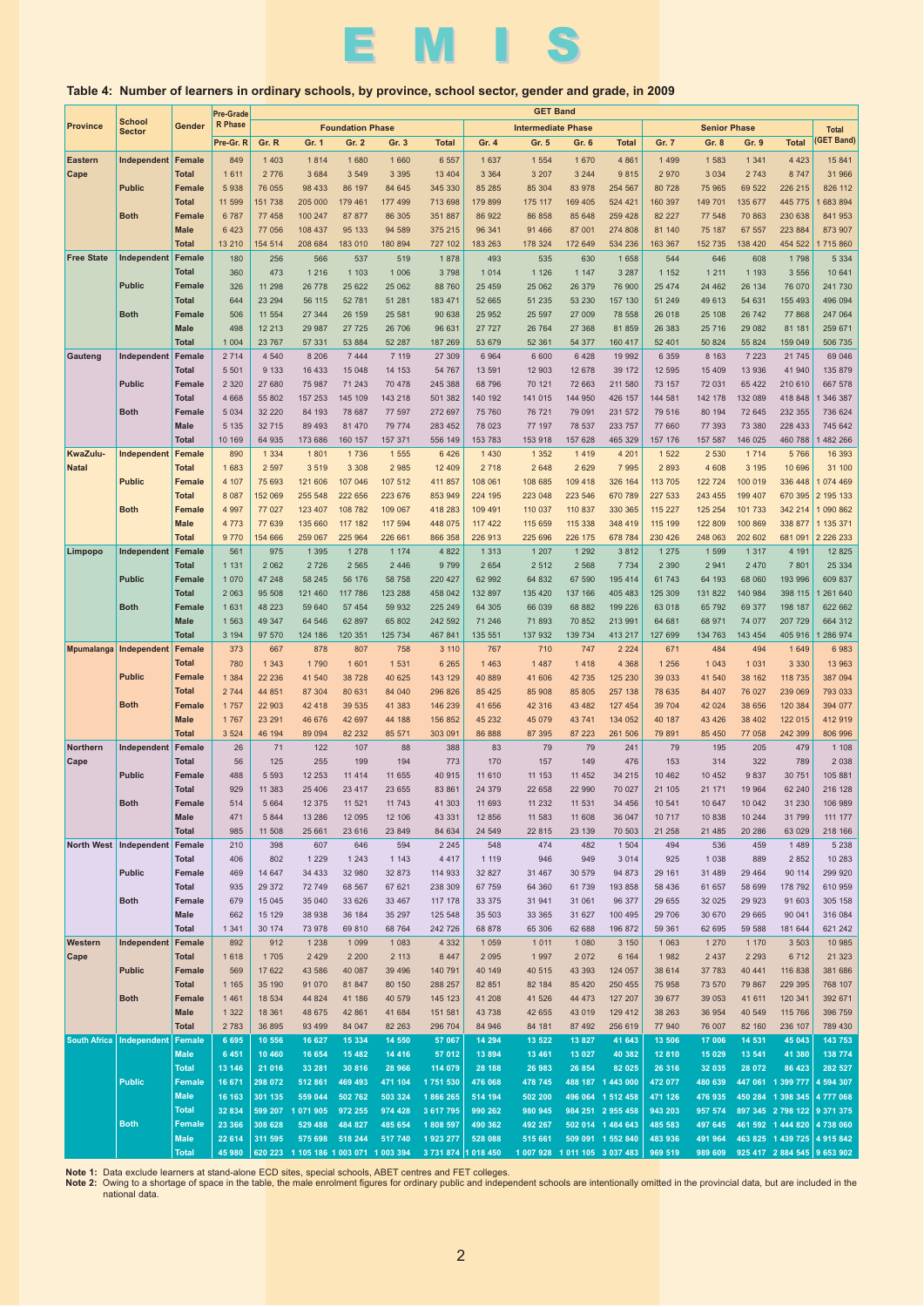# EMIS

| <b>Province</b>     | <b>School</b><br><b>Sector</b> | Gender                        |                      |                                    | <b>FET Band</b>         |                        |                    | Other                        |                    | <b>Total Primary</b>   | <b>Total Secondary</b>   | <b>Total</b>            | <b>Grand Total</b>      |
|---------------------|--------------------------------|-------------------------------|----------------------|------------------------------------|-------------------------|------------------------|--------------------|------------------------------|--------------------|------------------------|--------------------------|-------------------------|-------------------------|
|                     |                                |                               | Gr. 10               | Gr. 11                             | Gr. 12                  | <b>Total</b>           | <b>SNE 1)</b>      | <b>Post-Matric</b>           | <b>Total</b>       | $(Gr. 1-7)$            | $(Gr. 8-12)$             | $(Gr. 1-12)$            |                         |
| <b>Eastern</b>      | Independent                    | Female                        | 1 676                | 1749                               | 1912                    | 5 3 3 7                | $\overline{4}$     | 459                          | 463                | 11 514                 | 8 2 6 1                  | 19 775                  | 22 490                  |
| Cape                |                                | <b>Total</b>                  | 3 2 1 1              | 3 2 3 1                            | 3 4 1 0                 | 9852                   | 9                  | 764                          | 773                | 23 4 13                | 15 629                   | 39 042                  | 44 202                  |
|                     | <b>Public</b>                  | <b>Female</b>                 | 79 097               | 65 4 46                            | 40 196<br>71 476        | 184 739                | 637                | $\overline{1}$<br>$\sqrt{3}$ | 638                | 604 570                | 330 226                  | 934 796                 | 1 017 427<br>2 032 198  |
|                     | <b>Both</b>                    | <b>Total</b><br><b>Female</b> | 147 161<br>80 773    | 116 416<br>67 195                  | 42 108                  | 335 053<br>190 076     | 1 6 4 9<br>641     | 460                          | 1 6 5 2<br>1 1 0 1 | 1 246 778<br>616 084   | 620 431<br>338 487       | 1867209<br>954 571      | 1 039 917               |
|                     |                                | <b>Male</b>                   | 69 599               | 52 452                             | 32 778                  | 154 829                | 1 0 1 7            | 307                          | 1 3 2 4            | 654 107                | 297 573                  | 951 680                 | 1 036 483               |
|                     |                                | <b>Total</b>                  | 150 372              | 119 647                            | 74 886                  | 344 905                | 1 6 5 8            | 767                          | 2 4 2 5            | 1 270 191              | 636 060                  | 1 906 251               | 2 076 400               |
| <b>Free State</b>   | Independent                    | Female                        | 635                  | 605                                | 515                     | 1755                   | $\overline{0}$     | $\overline{4}$               | $\overline{4}$     | 3 8 2 4                | 3 0 0 9                  | 6 8 3 3                 | 7 2 7 3                 |
|                     |                                | <b>Total</b>                  | 1 3 8 4              | 1 1 8 0                            | 950                     | 3 5 1 4                | $\pmb{0}$          | $\sqrt{5}$                   | 5                  | 7 7 64                 | 5918                     | 13 682                  | 14 5 20                 |
|                     | <b>Public</b>                  | Female<br><b>Total</b>        | 31 107<br>62 615     | 24 7 7 3<br>47 301                 | 15 654<br>29 338        | 71 534<br>139 254      | 2 5 4 9<br>6 2 4 2 | $\pmb{0}$<br>$\pmb{0}$       | 2 5 4 9<br>6 2 4 2 | 179 836<br>368 556     | 122 130<br>243 498       | 301 966<br>612 054      | 316 139<br>642 234      |
|                     | <b>Both</b>                    | <b>Female</b>                 | 31 742               | 25 378                             | 16 16 9                 | 73 289                 | 2 5 4 9            | $\overline{4}$               | 2 5 5 3            | 183 660                | 125 139                  | 308 799                 | 323 412                 |
|                     |                                | <b>Male</b>                   | 32 257               | 23 103                             | 14 119                  | 69 479                 | 3 6 9 3            | $\mathbf{1}$                 | 3 6 9 4            | 192 660                | 124 277                  | 316 937                 | 333 342                 |
|                     |                                | <b>Total</b>                  | 63 999               | 48 4 8 1                           | 30 288                  | 142 768                | 6 2 4 2            | $\sqrt{5}$                   | 6 2 4 7            | 376 320                | 249 416                  | 625 736                 | 656 754                 |
| Gauteng             | Independent                    | Female                        | 7 2 6 8              | 7 5 4 4                            | 7 102                   | 21 914                 | 63                 | 120                          | 183                | 49 120                 | 37 300                   | 86 4 20                 | 93 857                  |
|                     | <b>Public</b>                  | <b>Total</b><br>Female        | 14 055<br>71 754     | 14 4 27<br>66 953                  | 13 3 45<br>49 782       | 41 827<br>188 489      | 176<br>871         | 212<br>60                    | 388<br>931         | 97 401<br>502 445      | 71 172<br>325 942        | 168 573<br>828 387      | 183 595<br>859 318      |
|                     |                                | <b>Total</b>                  | 148 571              | 126 750                            | 91 047                  | 366 368                | 2 6 6 0            | 160                          | 2 8 2 0            | 1 016 318              | 640 635                  | 1 656 953               | 1720 243                |
|                     | <b>Both</b>                    | Female                        | 79 0 22              | 74 497                             | 56 884                  | 210 403                | 934                | 180                          | 1 1 1 4            | 551 565                | 363 242                  | 914 807                 | 953 175                 |
|                     |                                | <b>Male</b>                   | 83 604               | 66 680                             | 47 508                  | 197 792                | 1 9 0 2            | 192                          | 2 0 9 4            | 562 154                | 348 565                  | 910 719                 | 950 663                 |
|                     |                                | <b>Total</b>                  | 162 626              | 141 177                            | 104 392                 | 408 195                | 2 8 3 6            | 372                          | 3 2 0 8            | 1 113 719              | 711 807                  | 1 825 526               | 1903838                 |
| KwaZulu-            | Independent                    | Female                        | 1 6 6 3<br>3 0 9 0   | 1894<br>3 4 0 9                    | 2 3 5 7                 | 5914                   | 14<br>54           | 97<br>129                    | 111                | 10 815                 | 10 158                   | 20 973                  | 23 308<br>43 638        |
| <b>Natal</b>        | <b>Public</b>                  | <b>Total</b><br>Female        | 106 761              | 110 259                            | 4 1 7 3<br>76 384       | 10 672<br>293 404      | 1 4 3 3            | 45                           | 183<br>1 4 7 8     | 20 700<br>776 033      | 18 475<br>516 147        | 39 175<br>1 292 180     | 1 373 458               |
|                     |                                | <b>Total</b>                  | 215 438              | 209 682                            | 140 761                 | 565 881                | 4 1 4 8            | 87                           | 4 2 3 5            | 1 600 202              | 1 008 743                | 2 608 945               | 2 773 336               |
|                     | <b>Both</b>                    | <b>Female</b>                 | 108 424              | 112 153                            | 78 741                  | 299 318                | 1 4 4 7            | 142                          | 1589               | 786 848                | 526 305                  | 1 313 153               | 1 396 766               |
|                     |                                | <b>Male</b>                   | 110 104              | 100 938                            | 66 193                  | 277 235                | 2 7 5 5            | 74                           | 2 8 2 9            | 834 054                | 500 913                  | 1 334 967               | 1 420 208               |
|                     |                                | <b>Total</b>                  | 218 528              | 213 091                            | 144 934                 | 576 553                | 4 2 0 2            | 216                          | 4 4 1 8            | 1 620 902              | 1 027 218                | 2 648 120               | 2 816 974               |
| Limpopo             | Independent                    | Female<br><b>Total</b>        | 1 2 6 2<br>2 4 4 2   | 1 5 4 7<br>2 7 8 8                 | 2 1 4 6<br>3790         | 4 9 5 5<br>9 0 2 0     | 44<br>109          | $\overline{4}$<br>14         | 48<br>123          | 8 9 3 4<br>17 861      | 7871<br>14 4 31          | 16 805<br>32 29 2       | 18 3 8 9<br>35 608      |
|                     | <b>Public</b>                  | Female                        | 83 625               | 79 284                             | 51 573                  | 214 482                | 14                 | $\pmb{0}$                    | 14                 | 430 336                | 346 735                  | 777 071                 | 825 403                 |
|                     |                                | <b>Total</b>                  | 168 634              | 145 359                            | 93 936                  | 407 929                | 40                 | $\pmb{0}$                    | 40                 | 893 326                | 680 735                  | 1 574 061               | 1 671 672               |
|                     | <b>Both</b>                    | Female                        | 84 887               | 80 831                             | 53 719                  | 219 437                | 58                 | $\overline{4}$               | 62                 | 439 270                | 354 606                  | 793 876                 | 843 792                 |
|                     |                                | <b>Male</b>                   | 86 189               | 67 316                             | 44 007                  | 197 512                | 91                 | 10                           | 101                | 471 917                | 340 560                  | 812 477                 | 863 488                 |
| <b>Mpumalanga</b>   | Independent                    | <b>Total</b><br><b>Female</b> | 171 076<br>578       | 148 147<br>635                     | 97 726<br>893           | 416 949<br>2 10 6      | 149<br>11          | 14<br>$\pmb{0}$              | 163<br>11          | 911 187<br>5 3 3 8     | 695 166<br>3 0 8 4       | 1 606 353<br>8 4 2 2    | 1707280<br>9 4 7 3      |
|                     |                                | <b>Total</b>                  | 1 1 4 1              | 1 3 1 0                            | 1 7 7 1                 | 4 2 2 2                | 25                 | $\pmb{0}$                    | 25                 | 10 546                 | 6 2 9 6                  | 16 842                  | 18 990                  |
|                     | <b>Public</b>                  | <b>Female</b>                 | 44 909               | 40 615                             | 29 588                  | 115 112                | 249                | $\bf 8$                      | 257                | 285 156                | 194 814                  | 479 970                 | 503 847                 |
|                     |                                | <b>Total</b>                  | 88 668               | 76 40 6                            | 54 965                  | 220 039                | 643                | 20                           | 663                | 587 748                | 380 473                  | 968 221                 | 1 016 479               |
|                     | <b>Both</b>                    | <b>Female</b>                 | 45 487               | 41 250                             | 30 481                  | 117 218                | 260                | $\bf 8$                      | 268                | 290 494                | 197 898                  | 488 392                 | 513 320                 |
|                     |                                | <b>Male</b><br><b>Total</b>   | 44 322<br>89 809     | 36 4 66<br>77 716                  | 26 25 5<br>56 736       | 107 043<br>224 261     | 408<br>668         | 12<br>20                     | 420<br>688         | 307 800<br>598 294     | 188 871<br>386 769       | 496 671<br>985 063      | 522 149<br>1 035 469    |
| Northern            | Independent                    | Female                        | 189                  | 155                                | 133                     | 477                    | $\overline{0}$     | $\pmb{0}$                    | $\pmb{0}$          | 637                    | 877                      | 1 5 1 4                 | 1 6 1 1                 |
| Cape                |                                | <b>Total</b>                  | 285                  | 249                                | 224                     | 758                    | $\overline{0}$     | $\pmb{0}$                    | $\overline{0}$     | 1 2 7 7                | 1 3 9 4                  | 2671                    | 2 8 5 2                 |
|                     | <b>Public</b>                  | <b>Female</b>                 | 10 700               | 8 5 3 3                            | 5 7 9 0                 | 25 0 23                | 57                 | $\pmb{0}$                    | 57                 | 79 999                 | 45 312                   | 125 311                 | 131 449                 |
|                     |                                | <b>Total</b>                  | 21 136               | 15819                              | 10 709                  | 47 664                 | 136                | $\pmb{0}$                    | 136                | 163 610                | 88 799                   | 252 409                 | 264 857                 |
|                     | Both                           | Female<br>Male                | 10 889<br>10 532     | 8 6 8 8<br>7 3 8 0                 | 5923<br>5 0 1 0         | 25 500<br>22 922       | 57<br>79           | $\pmb{0}$<br>0               | 57<br>79           | 80 636<br>84 251       | 46 189<br>44 004         | 126 825<br>128 255      | 133 060<br>134 649      |
|                     |                                | <b>Total</b>                  | 21 4 21              | 16 068                             | 10 933                  | 48 422                 | 136                | $\pmb{0}$                    | 136                | 164 887                | 90 193                   | 255 080                 | 267 709                 |
| <b>North West</b>   | Independent                    | Female                        | 391                  | 395                                | 357                     | 1 1 4 3                | 6                  | 14                           | 20                 | 3 8 4 5                | 2 1 3 8                  | 5983                    | 6 6 1 1                 |
|                     |                                | Total                         | 717                  | 701                                | 646                     | 2 0 6 4                | 12                 | 27                           | 39                 | 7 5 5 4                | 3 9 9 1                  | 11 545                  | 12792                   |
|                     | Public                         | Female                        | 32 924               | 28 181                             | 17 581                  | 78 686                 | 211                | 54                           | 265                | 224 320                | 139 639                  | 363 959                 | 379 340                 |
|                     | <b>Both</b>                    | Total<br>Female               | 67 361<br>33 315     | 51 850<br>28 576                   | 32 708<br>17 938        | 151 919<br>79 829      | 626<br>217         | 54<br>68                     | 680<br>285         | 461 231<br>228 165     | 272 275<br>141 777       | 733 506<br>369 942      | 764 493<br>385 951      |
|                     |                                | <b>Male</b>                   | 34 763               | 23 975                             | 15 4 16                 | 74 154                 | 421                | 13                           | 434                | 240 620                | 134 489                  | 375 109                 | 391 334                 |
|                     |                                | <b>Total</b>                  | 68 078               | 52 551                             | 33 354                  | 153 983                | 638                | 81                           | 719                | 468 785                | 276 266                  | 745 051                 | 777 285                 |
| Western             | Independent                    | Female                        | 1 2 0 7              | 1 1 5 4                            | 1 2 5 8                 | 3619                   | 13                 | 12                           | 25                 | 7 6 3 3                | 6 0 5 9                  | 13 692                  | 15 5 21                 |
| Cape                |                                | <b>Total</b>                  | 2 3 5 5              | 2 2 1 4                            | 2 3 2 2                 | 6891                   | 37                 | 32                           | 69                 | 14 8 88                | 11 621                   | 26 509                  | 29 901                  |
|                     | <b>Public</b>                  | Female<br><b>Total</b>        | 36 275<br>68 096     | 34 701<br>61 4 23                  | 25 163<br>44 055        | 96 139<br>173 574      | 163<br>389         | $\pmb{0}$<br>$\pmb{0}$       | 163<br>389         | 285 840<br>579 480     | 174 363<br>327 011       | 460 203<br>906 491      | 478 557<br>943 235      |
|                     | <b>Both</b>                    | Female                        | 37 482               | 35 855                             | 26 4 21                 | 99 758                 | 176                | 12                           | 188                | 293 473                | 180 422                  | 473 895                 | 494 078                 |
|                     |                                | Male                          | 32 969               | 27 782                             | 19 956                  | 80 70 7                | 250                | 20                           | 270                | 300 895                | 158 210                  | 459 105                 | 479 058                 |
|                     |                                | <b>Total</b>                  | 70 451               | 63 637                             | 46 377                  | 180 465                | 426                | 32                           | 458                | 594 368                | 338 632                  | 933 000                 | 973 136                 |
| <b>South Africa</b> | Independent                    | Female                        | 14 869               | 15 678                             | 16 673                  | 47 220                 | 155                | 710                          | 865                | 101 660                | 78 757                   | 180 417                 | 198 533                 |
|                     |                                | <b>Male</b><br><b>Total</b>   | 13 811<br>28 680     | 13831                              | 13 958<br>29 509 30 631 | 41 600<br>88 820       | 267<br>422         | 473<br>1 183                 | 740<br>1 605       | 99 744<br>201 404      | 70 170<br>148 927        | 169 914<br>350 331      | 187 565<br>386 098      |
|                     | <b>Public</b>                  | Female                        | 497 152              | 458 745 311 711                    |                         | 1 267 608              | 6 184              | 168                          | 6 3 5 2            | 3 368 535              | 2 195 308                | 5 5 6 3 8 4 3           | 5 884 938               |
|                     |                                | <b>Male</b>                   | 490 528              | 392 261 257 284                    |                         | 1 140 073              | 10 349             | 156                          | 10 505             | 3 548 714              | 2 067 292                | 5 616 006               | 5 943 809               |
|                     |                                | <b>Total</b>                  | 987 680              | 851 006 568 995                    |                         | 2 407 681              | 16 533             | 324                          | 16 857             | 6 917 249              | 4 262 600                | 11 179 849              | 11 828 747              |
|                     | <b>Both</b>                    | Female                        | 512 021              | 474 423 328 384                    |                         | 1 314 828              | 6 3 3 9            | 878                          | 7 217              | 3 470 195              | 2 274 065                | 5 744 260               | 6 083 471               |
|                     |                                | <b>Male</b><br><b>Total</b>   | 504 339<br>1 016 360 | 406 092 271 242<br>880 515 599 626 |                         | 1 181 673<br>2 496 501 | 10 616<br>16 955   | 629<br>1 507                 | 11 245<br>18 4 62  | 3 648 458<br>7 118 653 | 2 137 462<br>4 4 1 5 2 7 | 5 785 920<br>11 530 180 | 6 131 374<br>12 214 845 |
|                     |                                |                               |                      |                                    |                         |                        |                    |                              |                    |                        |                          |                         |                         |

Note 1: Data exclude learners at stand-alone ECD sites, special schools, ABET centres and FET colleges.<br>Note 2: Owing to a shortage of space in the table, the male enrolment figures for ordinary public and independent scho